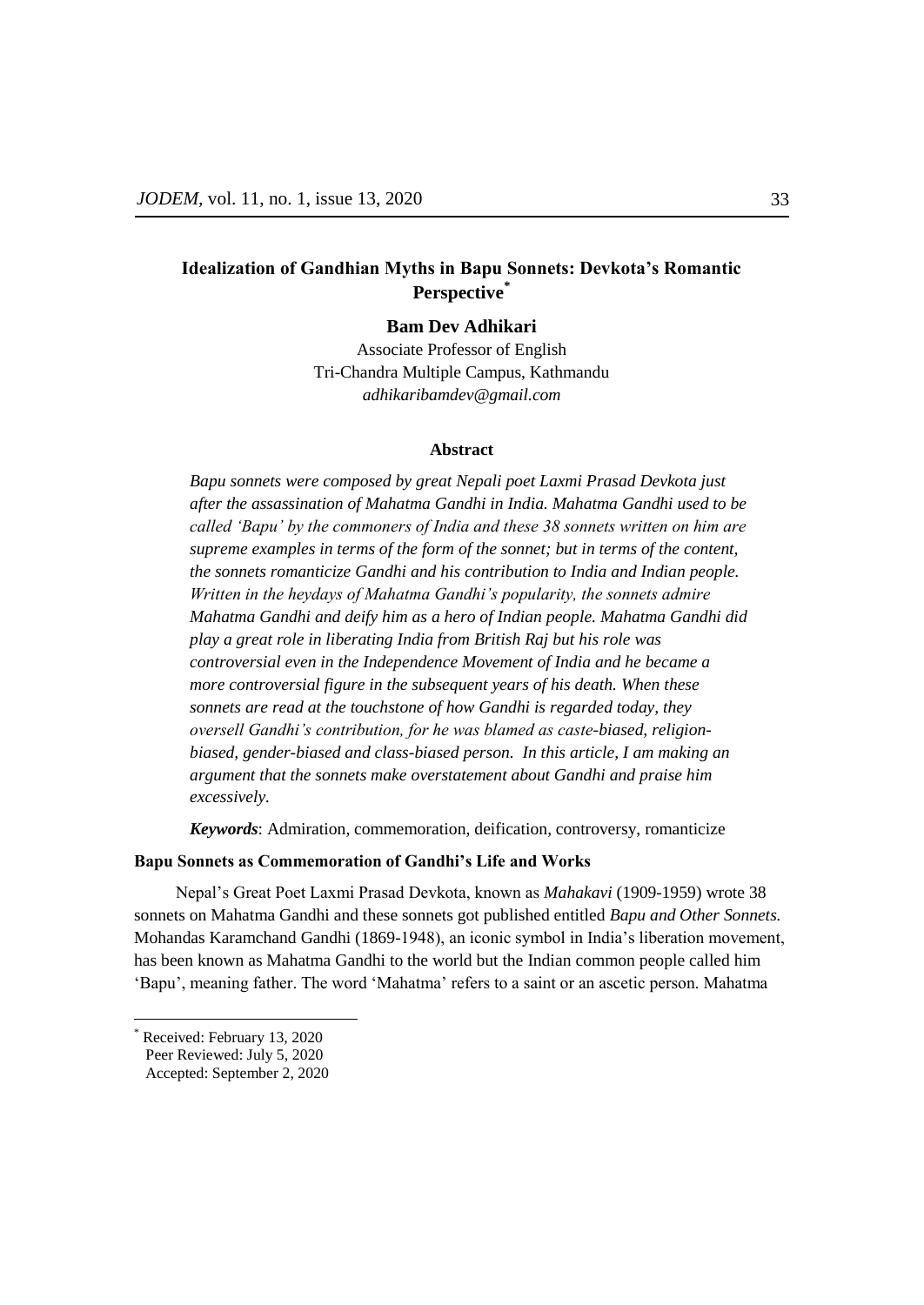Gandhi led an anti-British nonviolent resistance that freed the Indian people from British colonial rule and so is honored by Indians as the father of the Indian Nation. Mahatma Gandhi's contribution to India's independence movement is unforgettable in the history of India and his contribution was even fortified when Gandhi was murdered unexpectedly. Gandhi became a hero, like Joseph Campbell's quotation, "A hero is someone who has given his or her life to something bigger than oneself." (27). Much literature is written on Gandhi in the Indian subcontinent and many films are made on his roles. In most of these writings and visuals, Gandhi's life and works have been idealized and he is deified as a supernatural entity. 'Mahatma', and Bapu Sonnets are the creations that conform to the eulogistic spirit of Mahatma Gandhi. In these sonnets, the poet has associated Mahatma Gandhi with mythical/religious heroes like Rama, Krishna, Buddha, Prometheus and Christ. In the course of the time, Gandhi has been commemorated as a national hero and his life and works have been established as myths or narratives in certain layers of the Indian community.

### **Problem, Objectives and Methodology**

Poet Devkota wrote these 38 sonnets in the honor of Mahatma Gandhi and all the sonnets are concerned with Gandhi's later life and unexpected assassination. These sonnets highlight two myths on Gandhi: (1) Gandhi is a hero in the Indian Independence Movement, and (2) his campaign of nonviolent movement is an innovative strategy of resistance established and popularized by Gandhi himself. No doubt, Mahatma Gandhi deserves due reverence and acknowledgment for his contribution but the questions can be raised: Was Gandhi as a hero in the Independence movement of India? And did he deserve such excessive praise and admiration like deification?

At the literal level, the poet is found sentimental about Gandhi's life and works. These sonnets are being tested in the ground reality of India today, in many decades after the independence movement. The objective of this writing is to see whether the sonnets written more than half a century ago are still relevant as per the ground reality of India, whether the poet has taken disinterested perspective or he has adopted romanticized perspectives, whether Gandhi can be called a real hero of the Indian Independence Movement or not and whether Gandhi was a real guardian of the people from all walks of life or he had biases related to caste, religion, gender and class. In order to meet this objective, I have dissected these issues by using the tools that can bring impartial results.

Since this is textual analysis, both primary and secondary texts are analyzed to find the answer to the problem stated above. According to Joseph Campbell, a hero is the person who is endowed with extraordinary or superpower. In his book *The Hero with A Thousand Faces*, Campbell writes: "A hero ventures forth from the world of common day into a region of supernatural wonder" and the "fabulous forces are there encountered and a decisive victory is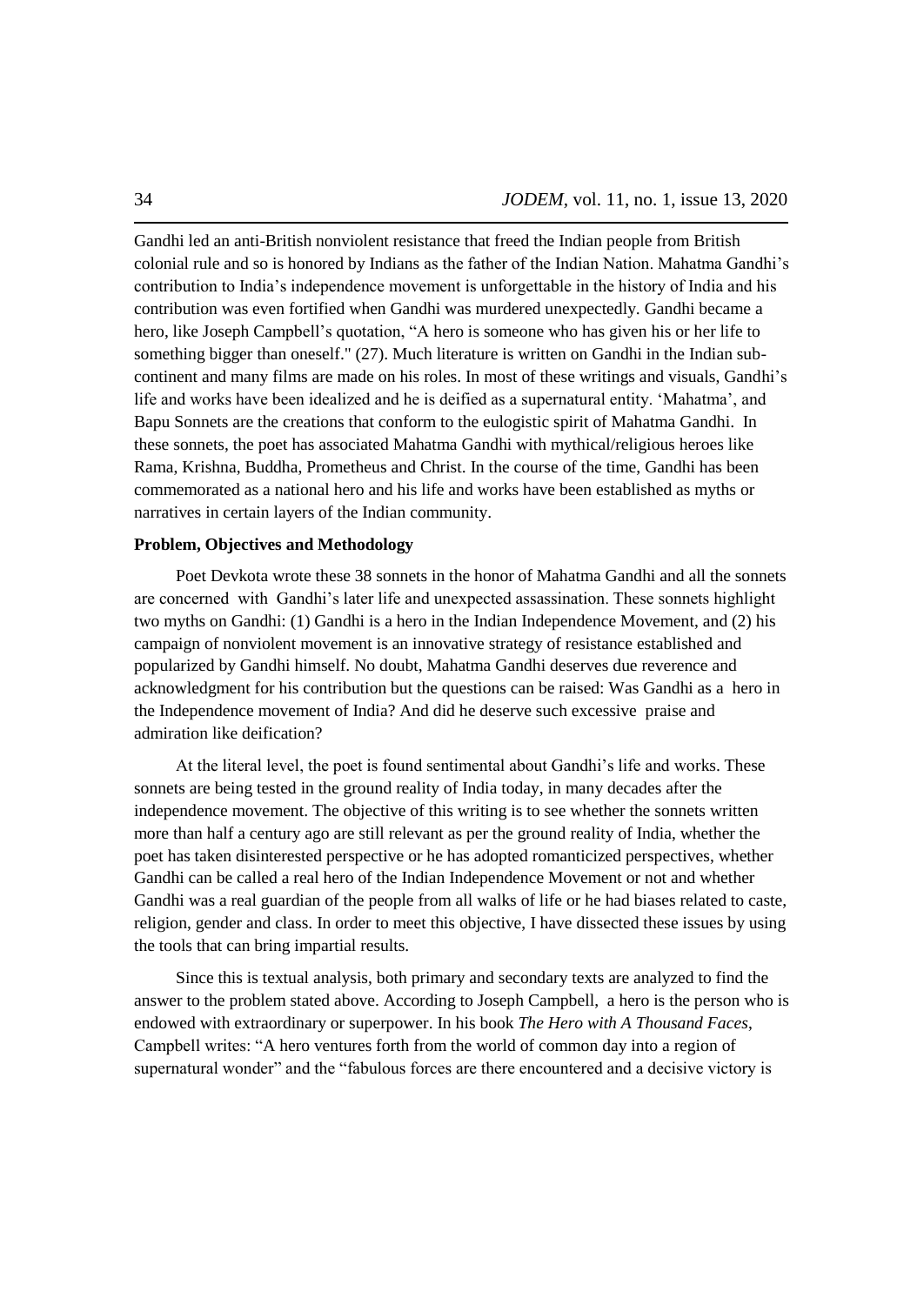won" and finally "the hero comes back from this mysterious adventure with the power to bestow boons on his fellow men"  $(27)$ . Campbell's concept of a hero is applied to see whether Mahatma Gandhi can be compared with mythical heroes or not. Similarly, the works written by Gandhi himself, by his admirers as well as by his critics are consulted in relation to the sonnets.

### **Review of Literature**

There is a lot of critical writing on Laxmi Prasad Devkota, especially on his epics, essays and much appreciated folk poem, *Muna Madan*. Devkota's works written in Nepali vernacular have got much attention from the critics and scholars than the works written in English. His short poems, essays and folk poem *Muna Madan* have been prescribed in school and college curricula time and again. But Nepali speaking academia is still unaware of Devkota's works in English. Most of Devkota's English works like *Shakuntala*, *Bapu and Other Sonnets*, *The Lunatic and Other Poems* and *The Witch Doctor and Other Essays* were published posthumously and so scholarship on these works remains unknown. *Bapu and Other Sonnets* was published only in 2006 and no formal criticism has been found written on these sonnets yet, so these sonnets deserve critical reading on them and my present study attempts to to relate them with Gandhian myths and it being new in the field is justifiable.

#### **Devkota's Appreciation of Mahatma Gandhi in Bapu Sonnets**

A thorough reading of these sonnets makes the reader feel whether Gandhi was a hero or a demigod. Poet Devkota makes a saintly portrait of Gandhi in the sonnets, a saint both in physical appearance and spiritual strength. In the later period of his life, Gandhi's clothing style became established as a myth in the mind of Indian and non-Indian people alike. When people heard the name 'Gandhi', a physical figure came to their mind, a man clad in cotton *dhoti* (loincloth) with a shawl, big iron framed and largely lensed spectacles and a long cane in his hand. Poet Devkota idealizes this appearance of Gandhi in sonnets IV, X and XIII.

She would not understand why the great soul You were was merely beggar, loin-cloth-decked Why you must be so badly iron specked, And six foot stick yourself as a whole. (Sonnet IV).

The poet makes Gandhi's portrait in the above four-line, a beggar like a figure in a loincloth with iron-framed glasses and a long cane. Devkota refers to Kasturba, Gandhi's wife, who could not understand her husband's ‗Shiva like' simplicity in the early days of his ascetic life. Lord Shiva is known as 'Mahadev', the God of the gods and the poet creates a divine picture of Gandhi comparing him with lord Shiva. According to Hindu Puranas, Shiva is clad in tiger skin around his loin with ashes on his head. The poet sees the image of Lord Shiva in Gandhi's physical appearance. He explains how Gandhi walked on the street bare feet only with a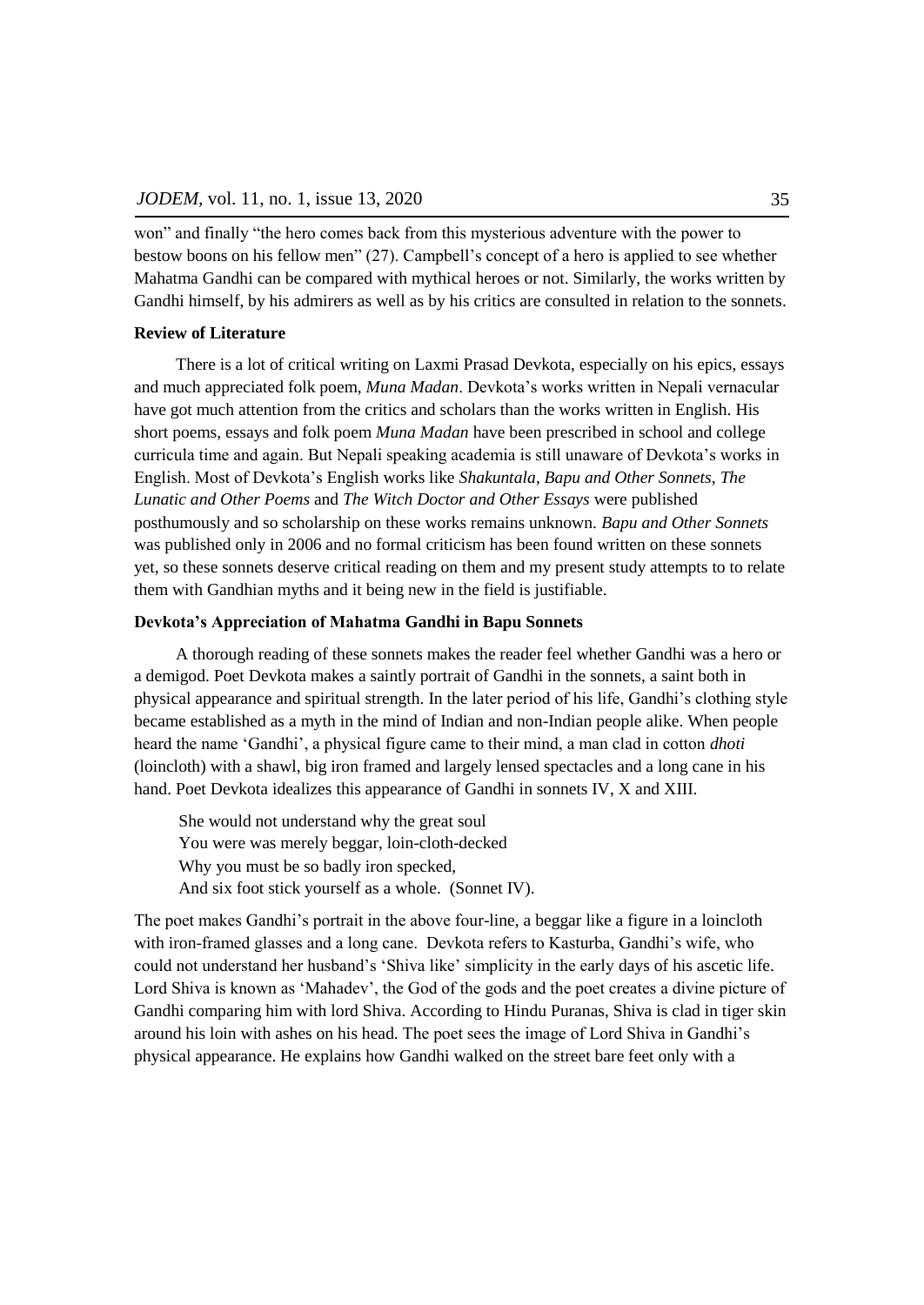loincloth round his body comparing him with a great prophet in sonnet X. With the first line "Socratic beauty in a fatherly face," in Sonnet XIII, the poet compares Gandhi with Socrates, who is said to have had ugly face and bright mind, physically not good looking but spiritually talented and self-confident.

The poet talks about Gandhi's personal integrity and spiritual strength in many sonnets. In these sonnets, the poet compares Gandhi with Kohinoor diamond, Jesus Christ, Shiva, Rama, Krishna and Buddha. The first four lines of the first sonnet read:

Kohinoor of our Indian Crown, O saintly man, Thou art the highest value to our race Like pure gem thou cuttest through the face Of our dark age… Thy light shines purely grand.

Similarly, the poet writes in sonnet XXXVII:

There was a Kohinoor on the Indian crown. Bur brighter than the diamond was a man. (ll. 9-10)

Kohinoor is historically known as the rarest gem meaning in Persian "the mountain of light" (Ranjan 50) and famous for its light and size. By using the analogy of Kohinoor, the poet commemorates Gandhi and says that his light was "Fatherly to the Race of Man" (Sonnet XXXII, l. 10). The poet means that, like Kohinoor, Gandhi had light within himself to serve the race of mankind, the light meant only for others.

Christian people believe that Jesus Christ was sent by God to be born as a son of God in order to give redemption to mankind. The crucifixion, the suffering borne by Jesus was for the sin of mankind. The poet compares Gandhi's death with the crucifixion of Jesus Christ in sonnet V. The sonnet begins:

When thou departs from our mighty land, Thy work was done. Emancipated men Stood dignified, triumphant, visioned, and sane. (ll. 1-3).

A poem written by J. C. O'Hair entitled "Christ in us the Hope of Glory" reads:

Our worth and work is no exemption; Our only hope is God's dear Son. In His blood there is redemption; Yes, the work has all been done. (11.8-11)

Though they are phrased differently, the aforementioned lines from two poems give the same message. Poet Devkota has used the word "Emancipated" and O'Hair has used "redemption."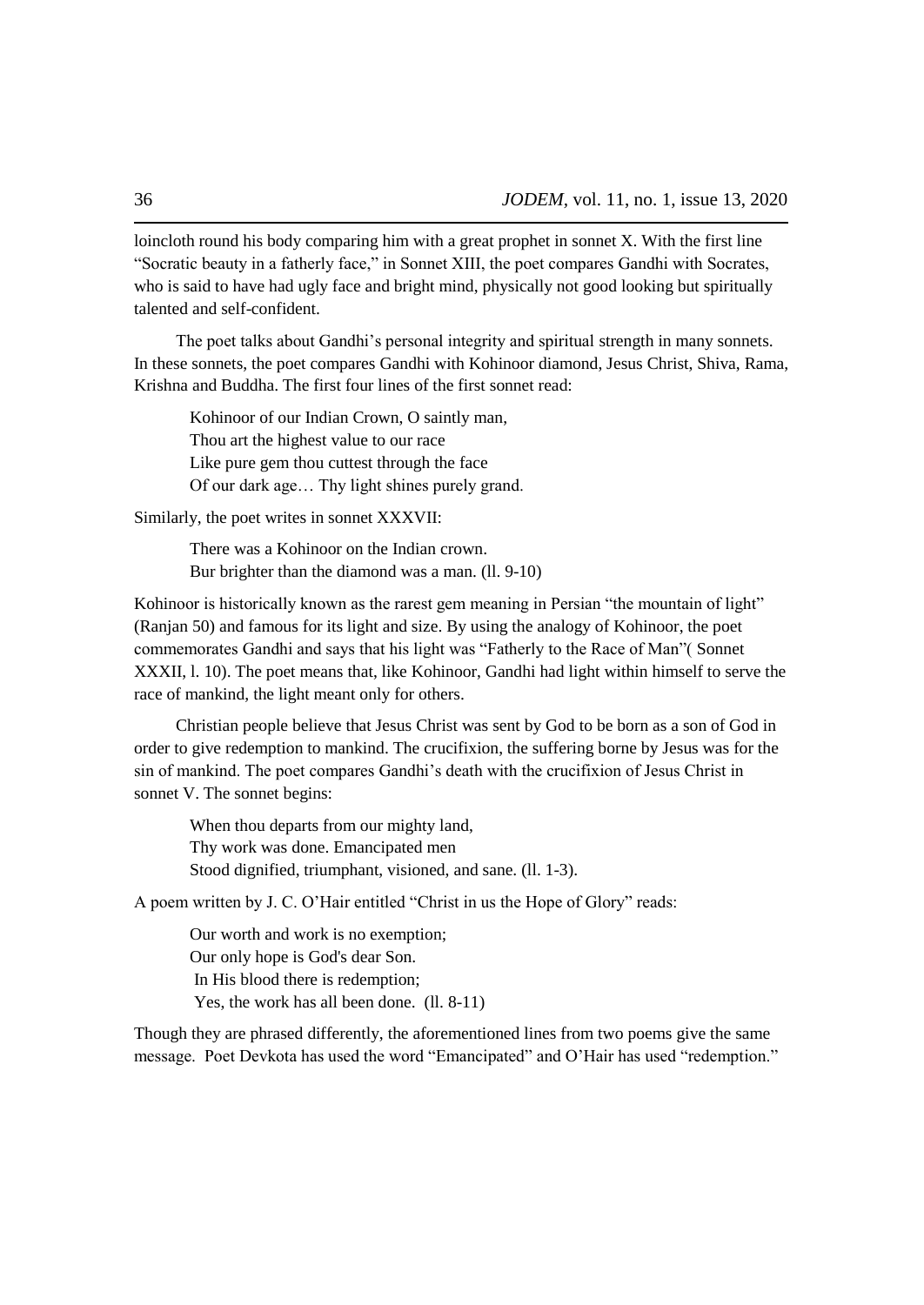Both words give the same connotation that both Jesus Christ and Gandhi's blood was spilled for the liberation of mankind, the one liberated man from religious sin and the other rescued his men from the political abyss. The lines give equal status to Christ and Gandhi in the Christian community and Indian Hindu community respectively, and they idealize the myth of liberator.

In Sonnet IX, the poet compares Gandhi with Lord Rama and Krishna. According to Hindu texts, both Rama and Krishna had their own incarnations in India: Rama was born in Ayodhya and Krishna in Mathura. The poet argues that another Indian hero Gandhi was better for Indians than Rama and Krishna; the former remained only in transcendental form while Gandhi translated "life to Truth, to form divine." (l. 10). Devkota further idealizes Gandhi's personal suffering for the Indian people with the analogy of Prometheus in Sonnet VI: "A sincere Promethean man who smiles" (l. 10). The poet means that both heroes Prometheus and Gandhi suffered while doing good to humanity, the former suffered while seeking fire for mankind and the latter suffered while seeking freedom for his fellow men. Gandhi's personal integrity is idealized in sonnet XI, where the poet sees Gandhi translating his thoughts in a calm and serene manner. The poet signals towards another myth, the myth of the non-violent movement.

The poet makes elaborate discussions on non-violent resistance in many sonnets. In sonnet VIII, the poet compares Gandhi with Buddha and establishes Gandhi's principle of nonviolence with Buddhist philosophy. The basic doctrines of Buddhism are known as four noble truths: existence is suffering (*dukhka)*; suffering has a cause, namely craving and attachment (*trishna)*; there is a cessation of suffering, which is nirvana; and there is a path to the cessation of suffering, the eightfold path (Sanita 28-49). The poet compares Gandhi's journey with the journey of Siddhartha Gautam, the former became Buddha from Siddhartha and the latter became 'Mahatma' from Mohandas. He writes:

You were a demi-Buddha, calmed all strife Enlightened yourself and enlightened your race. (Sonnet VIII, ll. 11-12).

The poet spares many sonnets to describe the ideals of the non-violent movement. He calls the wars "the power of steel" (Sonnet XV l. 2). The steel war creates a chain of violence, one killing invites another killing and the violence takes chronic form. The poet talks about the chain of violence in sonnet XVI:

The soul of man, if violence were the law, Would man destroy and his whole great race kill, And the brute power, the tooth and claw Kill not violence, but his race blood spill. (Lines 1-4)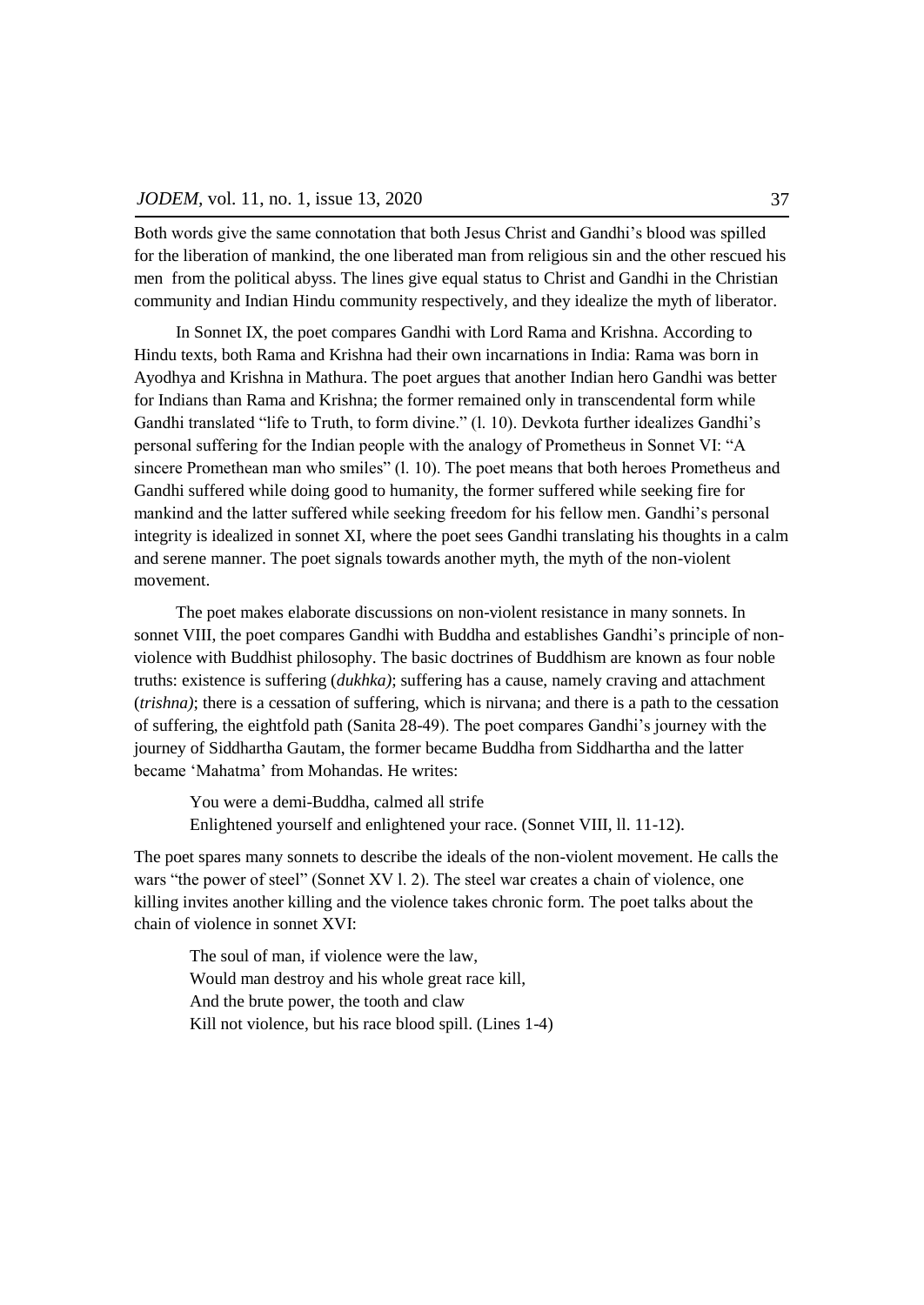Explaining the ideals of non-violence, the poet argues that by standing in the principles of nonviolence, Gandhi wanted to end all forms of violence, as he writes in sonnet XXVI, the objective of non-violence movement is to "kill flesh, liberate spirit and conquer all"  $(1, 14)$ . By ‗kill flesh', the poet indicates about nulling the desires of the flesh, bodily desires.

The poet, thus, explains Gandhi as a saint and his principles of non-violence as faith or creed or a religion expounded solely by him. In addition to comparing him with Kohinoor diamond, Devkota has associated Gandhi with Christ, Prometheus, Rama, Krishna and Buddha and these are among the heroes discussed by Campbell (27-37). In short, Devkota has deified Gandhi and idealized his values in these sonnets. The questions arise: Was Gandhi really a saint or a demigod? Was Gandhi an indisputable Mahatma in his country in and after the independence movement? Was he a faultless ideal person, as the image the poet creates in these sonnets? To find the answer to these questions, scrutiny is needed and the scrutiny is made with the help of Gandhi's biography and critiques written on him, with the help of the writings written by him, by his followers as well as by his criticizers.

## **Critical Discussion: Facts and Myths on Mahatma Gandhi in the Ground Reality of India**

Campbell's definition exactly applies in the case of Mahatma Gandhi, for he shows unbelievable energy, courage and patience, "supernatural wonder" while waging non-violent movement for India's independence and ultimately India gets freedom from British rule. He discards all kinds of carnal pleasures and gives his entire life for a noble cause, the freedom of India. As per Campbell's definition, Gandhi is a hero and in *Bapu Sonnets*, poet Devkota has idealized the roles of this hero. Gandhi's journey looks like the journey of a hero, described by Campbell, from departure to return. His journey is supposed to have started from South Africa in his mid-twenties, from the incidents when he was thrown out of the first-class compartment of the train on seventh June 1893. That incident, as in hero myth, excited Gandhi towards "call for adventure." Gandhi spent twenty-two years in South Africa (1893-1915) preparing for a long and difficult journey. The years 1914 to 1947, the independence movement of India can be compared with the hero's journey in the unknown. Finally, the success of the Independence Movement in 1947 can be associated with the hero's journey back home "return with the elixir."

Devkota's sonnets are written commemorating on Gandhi's good deeds: how he struggled for Independence sacrificing all kinds of pleasures and how he gave freedom to his country. A narrative was made on Gandhi in the struggle for independence and this narrative was developed into a kind of grand narrative after he was murdered. The sonnets have caught the wave of the grand narrative, the information circulated by the establishment, the Congress Party of India that was in the government at the dawn of independence. These sonnets see the history written in the mainstream. However, history is recorded simultaneously from other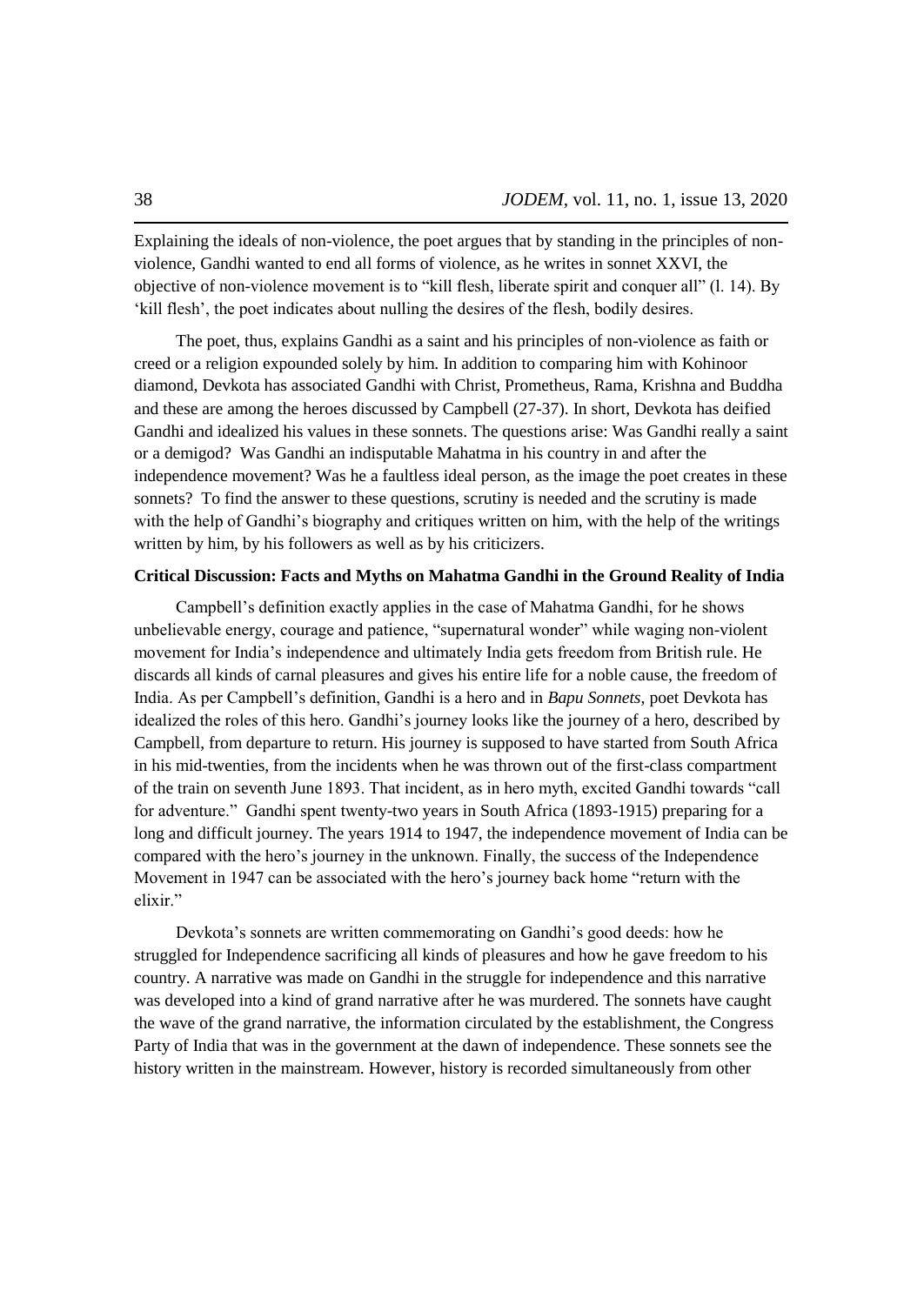perspectives, too. A researcher should read both official and non-official versions of history to give an impartial judgment of the things.

The first myth established in the sonnet "Gandhi is a saint or demigod or *Mahatma* as a ‗Great Soul' does not seem quite convincing. Christ, Prometheus, Buddha suffered for mankind and they all became heroes. Nobody refutes the role played by Gandhi in the independence movement, but it is necessary to see whether Gandhi was impartial on the issues of religion, caste, class and sex. A ‗Mahatma' should raise himself above the level of these earthly pretentions. The poet writes in sonnet XIV: "The Koran is a Veda, a Bible too" and advocates that Gandhi treated all religions alike. Maybe the poet had Gandhi's slogan *sarva dharma samabhaava* [Equal respects for all religions] in mind. However, Gandhi accepted that his philosophy came from Hinduism. He wrote: "If I were asked to define the Hindu creed, I should simply say: Search after truth through non-violent means" (*What is Hinduism* 1). Similarly, he elaborated on the relation between non-violence and Hinduism in the article "Why I am a Hindu". He writes: "Non-violence is common to all religions, but it has found the highest expression and application in Hinduism" (qtd in Pares 138). Shanti S. Gupta is of the opinion that Gandhi wanted to use the creeds of Hinduism for the good of society. She elucidates: ―He, therefore, wanted to restore Hindu Society to its old vigor by removing its rigidity and defects"  $(167)$ . In a political speech in 1925, Gandhi spoke, "Get up early in the morning, rinse your mouth, wash your face, clean your teeth, remove the mucus of the eyes and take the name of Rama. Rama means God. Repeating Ramanama is a sovereign remedy. We must pray to him 'O Rama!'" (CWMG, vol. 26, 22). These two instances show that Gandhi had accepted liberal Hindu creeds representing the spirit of all religions as being non-violent and wishing good to all human being in his mind. In a country where there was more than 20 percent Muslim population (Kuran and Singh 503), the minority got the benefit of the doubt, of Gandhi's being a Hindu and this community was not fully convinced in Gandhi's roles. The benefit of doubt was very much highlighted by contemporary Muslim leaders particularly Muhammed Zinnah who was instrumental in separating Pakistan from India.

The caste system is known as one of the social evils in India; but Gandhi's ideas were not radical for eliminating the caste system, which had taken chronic shape. He wanted to preserve the Varna system in India. Gupta quotes from Gandhi's writing: "The different professions can easily be brought under the four main divisions – that of teaching, defending, of wealthproducing and of manual serving" (170). These four professions, according to Gupta, belonged to Brahmins, Kshatriyas, Vaishyas and Shudras and the last of the professional group was to serve manually the three upper groups. Vindu Verma asserts: "Although Gandhi's views changed over the years, he always believed in V*ernasharm Dharma*‖ (2806). These four Varnas were (still are) known as four main caste of Hindu society and the Shudras were treated in Indian society like non-humans because they were known as 'the untouchables'. B. R.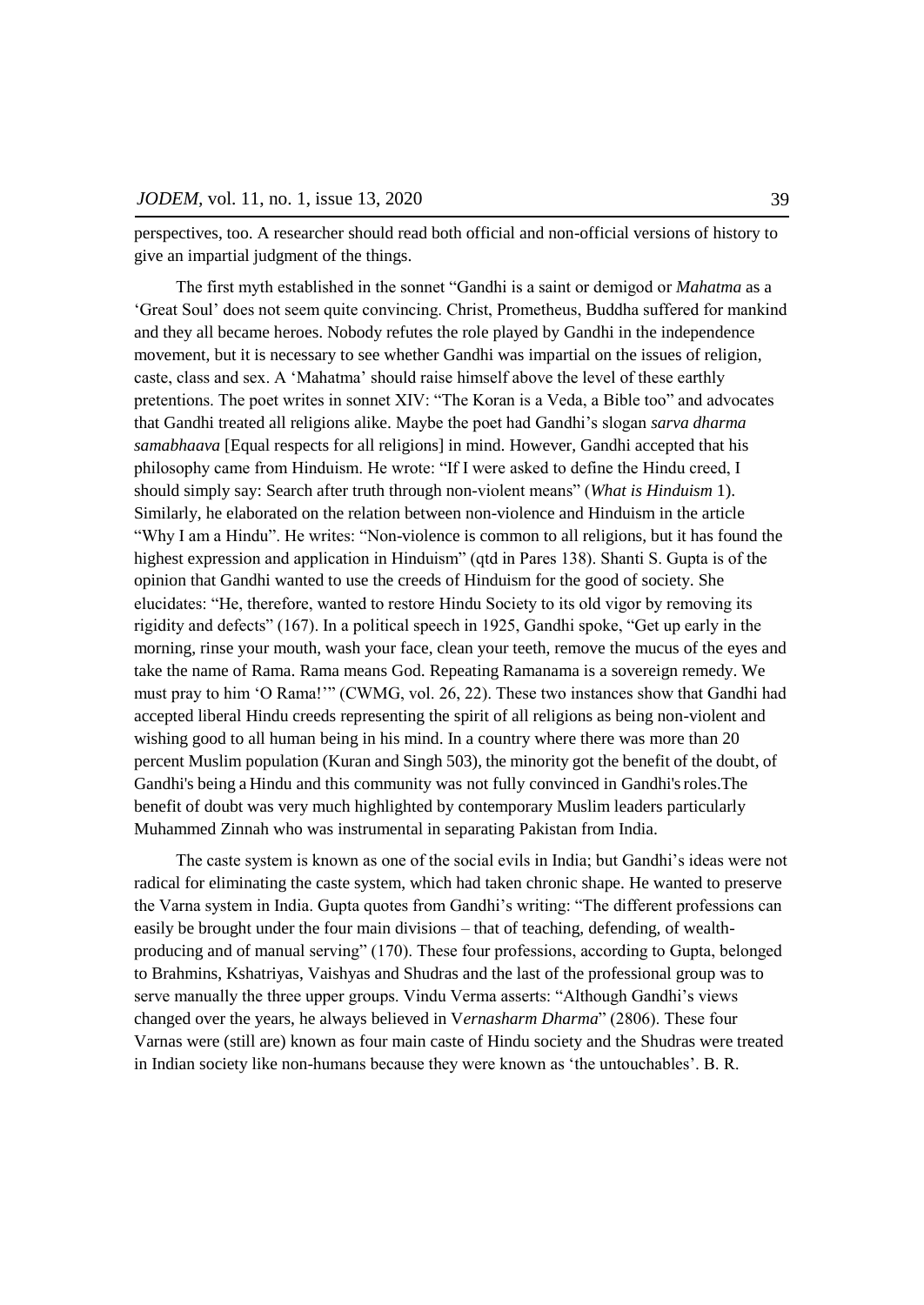Ambedkar, an active organizer of the Dalits during the struggle against British India, and his followers blamed Gandhi as a racist (Kogle 46). Nishikant Kogle quotes Birat Ranjan: "He [Gandhi] was a *bania* more brahmanized than Brahmans; his world view and life philosophy were moulded and shaped by the age-old Brahmanic values and way of life. . . ., he never gave up his basic belief in Brahminic fundamentalism" (46). Dalit scholars, thus, assumed that Gandhi believed in the caste system because of his belief in the Brahminical world view. Gandhi popularized a new term "Harijan" in place of untouchable. The term itself became derogatory because the meaning of the word 'Hari's children' meant the children born by Devdashi, prostitutes. Devdashis often were not sure about the father of the children they bore. Ambedkar was never in good terms with Gandhi because of the issue of the lower caste people.

Gandhi talked about Swaraj, it was a kind of primitive communism. But in practice, he worked for the Indian bourgeois. He was always on the side of Indian landlords and his class interest is impeccably clear in this statement: "You may be sure that I shall throw the whole weight of my influence in preventing class war. Supposing that there is an attempt unjustly to deprive you of your property, you will find me fighting on your side" (in Nirmal Bose 115). For Gandhi, communism had no place in India, which he wanted to change it into a Ramarajya, a utopia. Gandhi's role was ambiguous in the death penalty given to the Punjab Indian revolutionaries including Bhagat Singh, Sukhdev, Udham Singh and Shivaram Rajguru on 23rd March 1931. Gandhi could have saved them from being executed; but he remained silent about their arrest and verdict of the death sentence. As a reaction, according to Anam Iftikar and Muhammad Iqbal Chawala, "demonstrators greeted the politicians especially Gandhi by waving black flags" (24). Iftikar and Chawla write on the role of Congress, the party supported by Gandhi: "Though Congress was reluctant but on 29 March 1931, it passed a condolence resolution on Bhagat Singh saying that Congress did not support any shape or form of the political violence but it admired the bravery and sacrifices of those who died"  $(24)$ . The historical coincidence of Bhagat Singh's martyrdom and Gandhi Irwin Pact gives benefit of doubt to Gandhi's criticizers. The historical record shows that an agreement was signed between Mahatma Gandhi and then British Viceroy Lord Irwin on fifth March 1931. As per the agreement, Gandhi would end the Civil Disobedience Movement (*Satyagraha*) and Irwin would release the prisoners. Tens of thousands of prisoners including Jawaharlal Nehru were released but Bhagat Singh's group remained neglected. Gandhi could have put a clause about Bhagat Singh in the pact; but supposedly he didn't do it simply because of their being communists.

Gandhi was/is criticized for his role towards women and sexuality as well. He is blamed for having maintained a patriarchal outlook and seeing two sexes as unequal. Gandhi described the role of men and women in an article published in *Harijan* in February 1940. He remarked: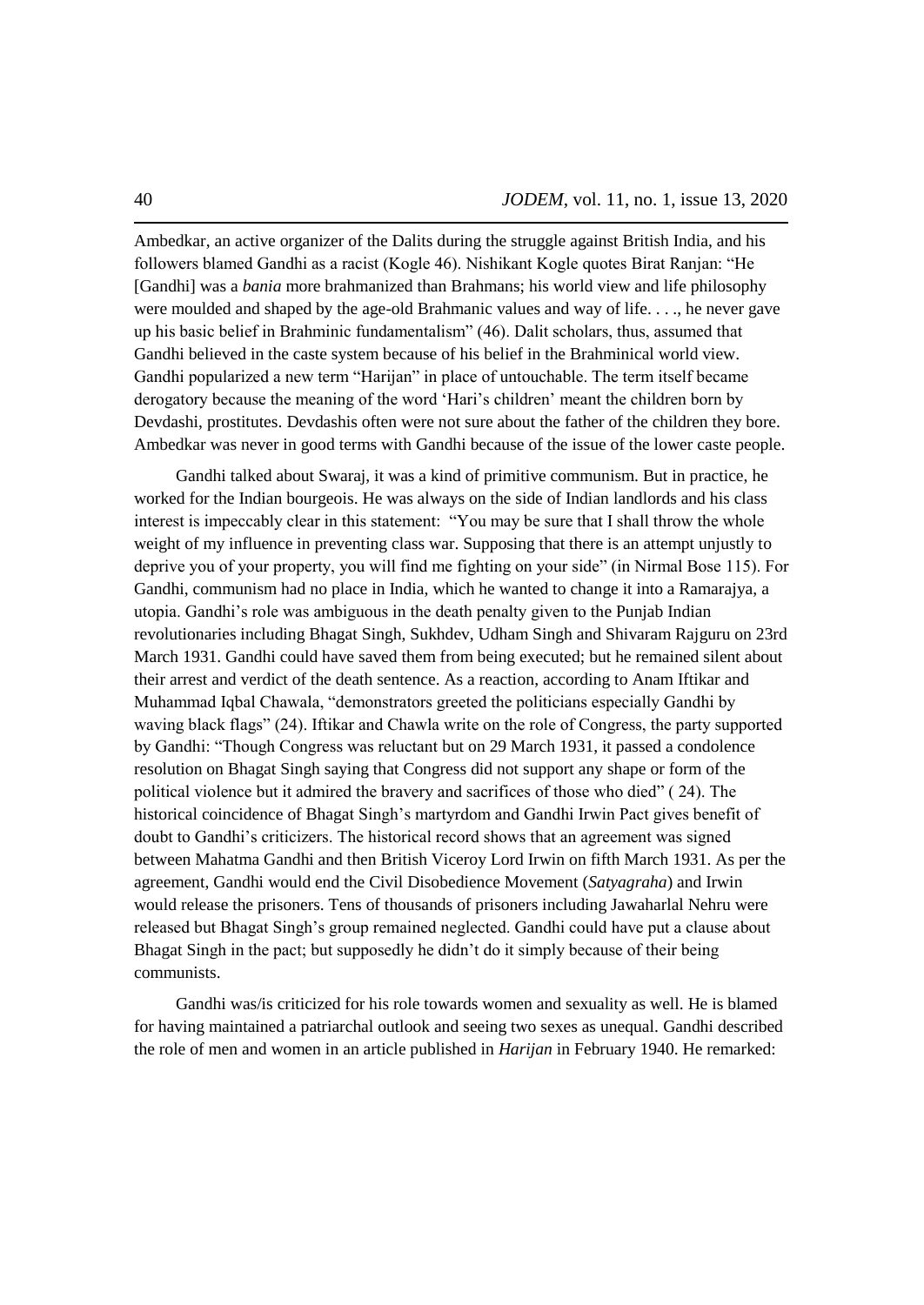The duty of motherhood, which the vast majority of women will always undertake, requires the qualities which men need not possess. She is passive, he is active. She is essentially the mistress of the house. He is the breadwinner. She is the keeper and distributor of the bread. She is the caretaker in every sense of the term. The art of bringing up the infants of the race is her special and sole prerogative. Without her care, the race must become extinct. (in D. G. Tendulkar 324)

Thus Gandhi saw male and female relationships in terms of the ‗active-passive' binary which has been an important ideological device for denying women any chance to acquire power and decision-making ability in the family and in society for centuries. Gandhi is said to have taken the vow of celibacy in 1906 when he and his wife were 38 year old. This decision was taken without Kasturba's consent and he did injustice to his wife in the name of an experiment. In another odd experiment, as Ved Mehata wrote, Gandhi himself accepted that he had slept naked next to naked women to test his celibacy vow (9). Gandhi's practical views and his odd experiments do not seem to have done anything to ameliorate women's condition in contemporary Indian society. These facts help the researcher to conclude that Gandhi was not a hero of that level as highlighted by Devkota in *Bapu Sonnets* and the first myth 'Gandhi is a hero of certain class, area and caste, not to all people.'

Devkota's sonnets advocate that it was Mahatma Gandhi who founded the creed of nonviolence, but it is misleading and even the practice of non-violence is controversial. No doubt, it was Mahatma Gandhi, who popularized non-violent movement and he became model for latter freedom fighters like Martin Luther King in America and Nelson Mandela in South Africa; but the concept was in practice long before Gandhi. Mark Shepard argues that the American had used non-violent struggle in the 18th century. He adds: "To oppose British rule, the colonists used many tactics amazingly like Gandhi's – and . . . they used these techniques with more sophistication than anyone else before the time of Gandhi" (4). Similarly, one group of scholars and historians refuse to accept that the Indian Independence movement was based on non-violent principles. In a speech, Puspendra Kulshrestha, an Indian journalist, argued that the movement which took the life of 2.1 million people, cannot be called a non-violent movement. So, the second myth "Resistance through Non-violent movement" does not seem convincing. Gandhi was not the primary source of non-violent resistance.

A large bulk of scholarship written for and against Gandhi is in circulation but, as per the principle of adequacy, the instances discussed above are sufficient enough to show that Mahatma Gandhi was/is a controversial person in Indian history. So it can be said that his fame as a liberator is relative, not absolute. Muslims could not assimilate Gandhi's ideas because of their Hindu orientation and Hindu blamed him for giving much leverage to Muslims. As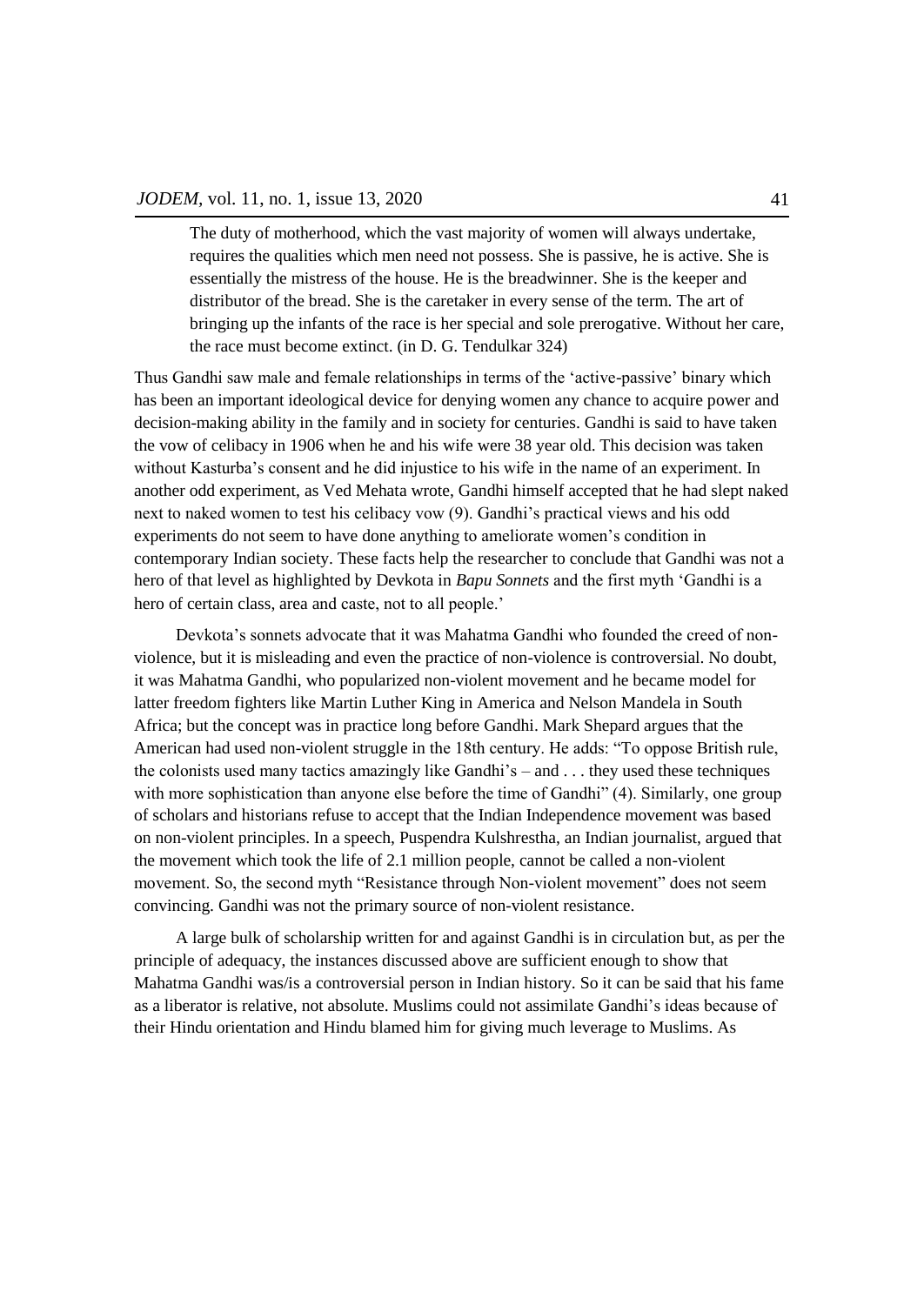described in the poems, Gandhi was not able to reach the level of a saint or hero for all the walks of Indian lives.

# **Conclusion**

In spite of so many contradictions and ambiguities, Mahatma Gandhi still remains a much respected icon in India and a figure of global importance even seven decades after his assassination. He suffered whole life for India and Indian people; but ironically his dream of united India could not take place. The partition of India and Pakistan remained the most unpalatable experience in his life. Only two of his contemporary politicians Churchill and Trotsky called him a fake (Mehata 2), even his enemies venerated him. Gandhi had influences on American Civil Rights movements and antiapartheid movement of South Africa but his ideals were not followed by Indian politicians and, now instead of abiding by the principles of non-violence, India is the fifth largest military power of the world. His spinning wheels have long been forgotten and he is now commemorated once a year, only on Gandhi Day.

Indian National Congress, the establishment of the independence movement and the party that ruled India at the dawn of independence created and circulated the official version of Mahatma Gandhi and the world knew him in accordance with the flow of the official information. These sonnets were written at the dawn of Indian independence, in the heyday of Gandhi's popularity, and so they carry out the spirit of Gandhi mentioned in official Indian narratives. As a result, Gandhi was associated with mythical figures like Rama, Krishna, Buddha, Prometheus and Christ. More than seven decades have elapsed since Gandhi was murdered and the controversial things which were recorded in the alternative versions of history are getting revealed in the course of time. Mahatma Gandhi is still remembered in India and Congress Party still celebrates Gandhi Day but Gandhi has not remained as a Kohinoor. The sonnets are, no doubt, well-formed but in terms of the content, they have romanticized the roles played by Mahatma Gandhi. Had the sonnets been written a few decades after Gandhi's death, perhaps, these sonnets would not have come with such eulogy of Mahatma Gandhi.

### **Works Cited**

Bose, Nirmal. *Selections from Gandhi: Encyclopedia of Gandhi"s Thoughts.* Jitendra T Desai and Navajivan Mudranalaya, 1950.

Campbell, Joseph. *The Hero with a Thousand Faces*. Princeton UP, 2004.

Campbell, Joseph and Bill D. Moyers. *The Power of Myth*. Doubleday, 1988.

Devkota, Laxmi Prasad. *Bapu and Other Sonnets*. Mahakavi Laxmi Prasad Devkora Study and Research Centre, 2006.